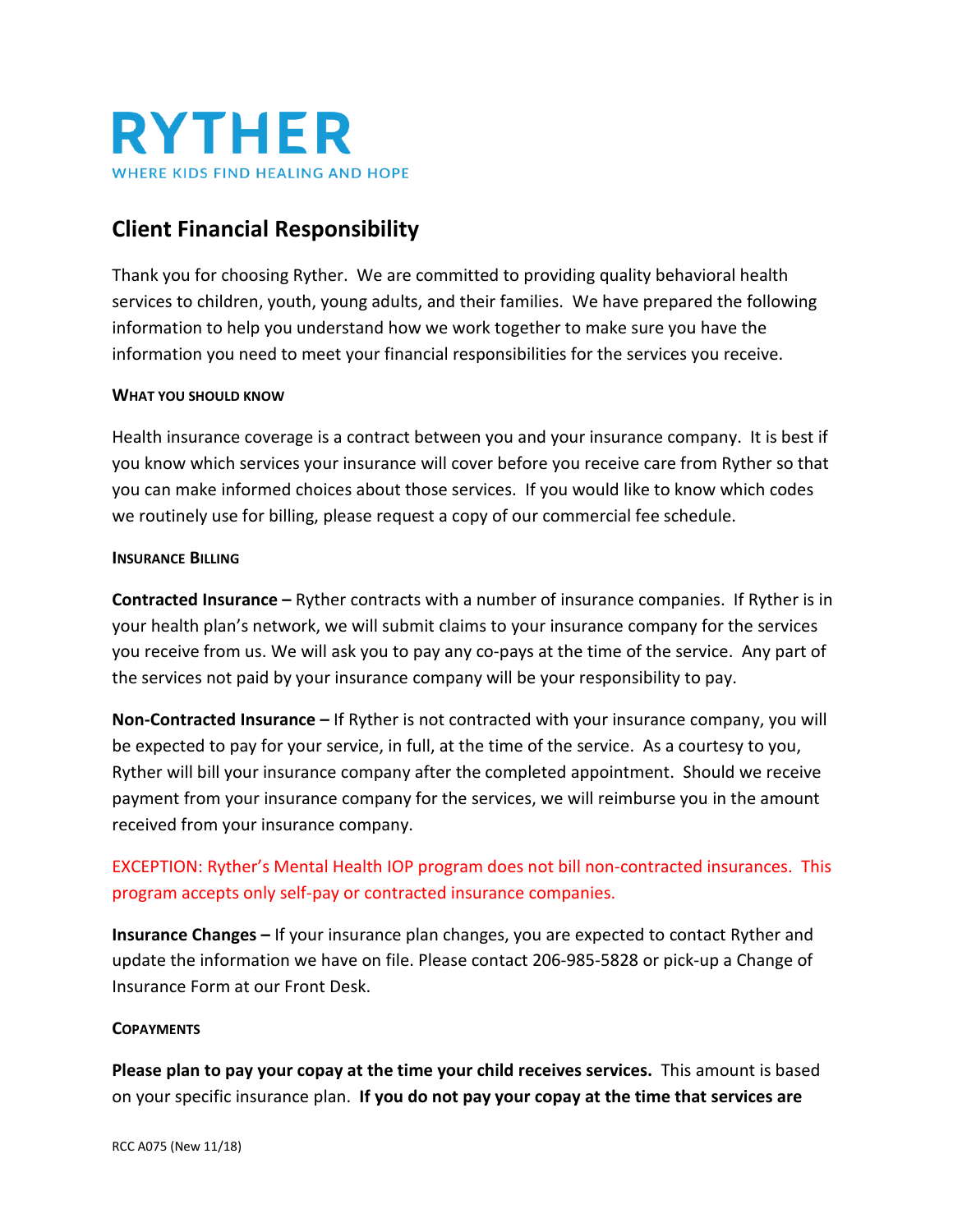**delivered, your credit card will be charged for the amount of the copay.** If, for some reason, these amounts are not paid at the time that your child receives services, you will receive a bill with an included 15% convenience fee.

## **DEDUCTIBLES**

If your insurance deductible has not been satisfied, you are responsible for the entire cost of your child's services. Ryther may not know for some time how much, if any, of your deductible has been satisfied. As a result, you may be billed by Ryther for services that you thought would be covered by insurance. It is therefore important that you remain aware of how much of your deductible has been satisfied so that you are not surprised by any bills received from Ryther.

## **SERVICES NOT COVERED BY YOUR INSURANCE PLAN**

Not every insurance plan covers every service. If your insurance does not cover a service and you choose to go forward with the appointments, you are responsible for the full cost of the service. Ryther will require payment at the time of the appointment.

### **MISSED APPOINTMENTS AND LATE CANCELLATIONS**

If your child misses an appointment or you or your child fails to cancel an appointment within 48 hours of the doctor's appointment and 24 hours of the therapist's appointment, you are responsible for the full cost of that appointment. Your insurance will not pay for the scheduled services. They become your financial responsibility and Ryther will charge your credit card immediately following the missed appointment. Please contact your therapist or reception at 206-525-5050 to cancel your appointment.

## **BILLING**

Payment for all bills is due within 30 days. If Ryther does not receive payment, we will continue to send you bills until we receive payment in full. If you fail to pay your bills, your unpaid balance will be referred to a collection agency as explained under non-payment.

#### **PAYPAL**

You can pay your bill online via PayPal on our website, www.ryther.org. You will need your child's client ID which can be found on your Ryther bill.

## **UNABLE TO PAY**

If you are having problems paying your bill, please call 206-517-0225 to arrange for a payment plan.